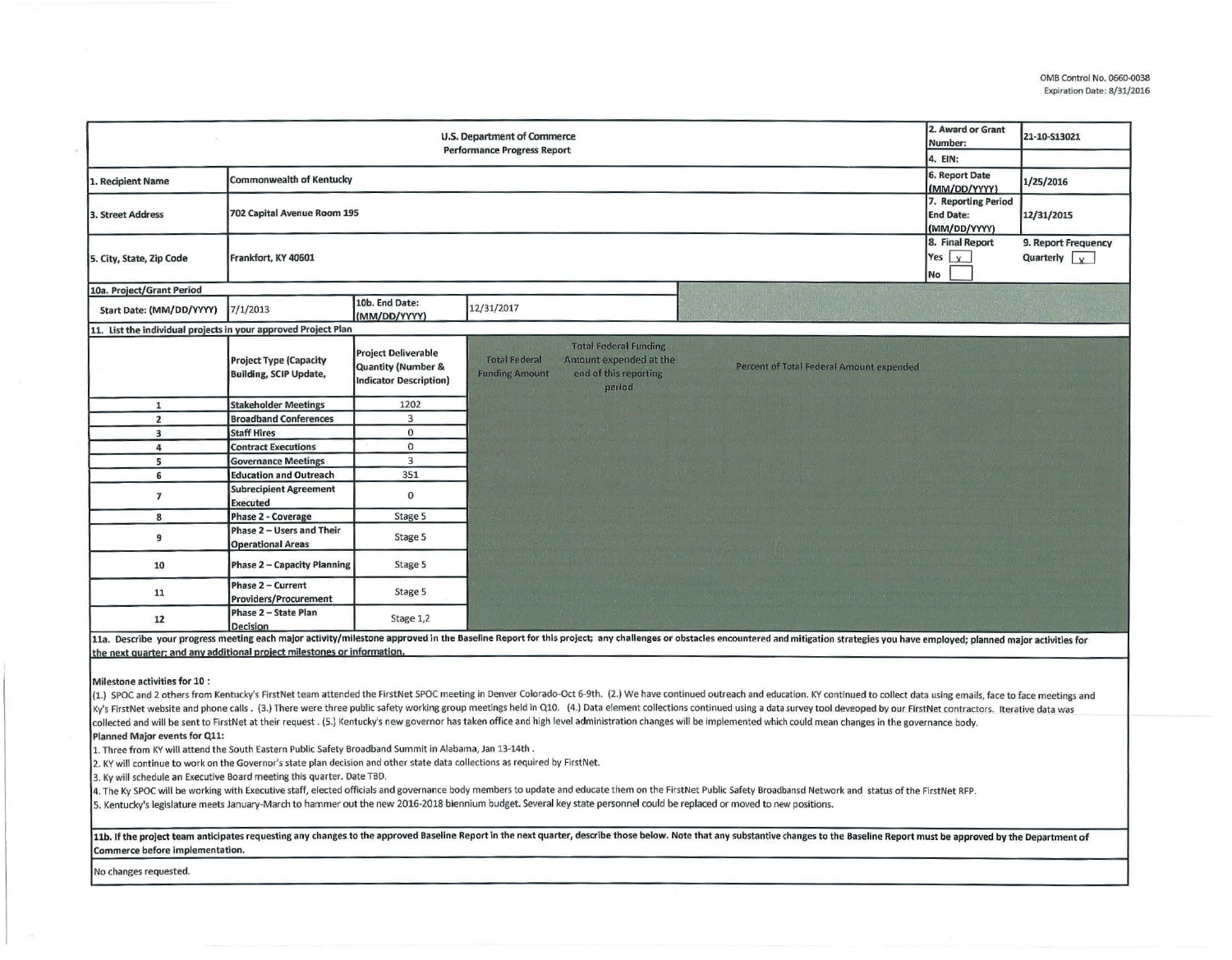## 11c. Provide any other information that would be useful to NTIA as it assesses this project's progress.

KY FirstNet website up and working to provide training and updated information out the stakeholders/users. Website link https://www.kyfirstnet.com/ Baker & Associates have developed and continue to maintain the KY FirstNet well as developed the outreach training material with assistance and approval from the KY team.

## 11d. Describe any success stories or best practices you have identified. Please be as specific as possible.

The Kentucky State Police and Baker teams are continuing outreach to all public safety & first responders across the state. Breaking the state up into 10 specific user workgroups using the counties with larger metro's work work groups included local fire, ems, police, 911 coordinaters, and em personnel. These were smaller groups and usually one or two were willing to make contact with other 1st responder's in adjacent counties or give us con individual's that would be willing to work with us on getting data. Kentucky is contiuing to recieve data and put out FirstNet information through the workgroups in Q11. The workgroups will be advised on progress of the RF information that may be required for FirstNet. Our Contractor, Baker, has been asked to work on the website page and add links to other websites that provide public safety broadband information and training that could be t

12. Personnel

12a. If the project is not fully staffed, describe how any lack of staffing may impact the project's time line and when the project will be fully staffed.

| 12b. Staffing Table                                                                                                                   |                            |                         |                                   |                      |                                      |                   |                 |                                         |                                          |  |
|---------------------------------------------------------------------------------------------------------------------------------------|----------------------------|-------------------------|-----------------------------------|----------------------|--------------------------------------|-------------------|-----------------|-----------------------------------------|------------------------------------------|--|
| <b>Job Title</b>                                                                                                                      | FTE%                       |                         | Project (s) Assigned              |                      |                                      |                   |                 |                                         |                                          |  |
| <b>SWIC</b>                                                                                                                           | 75%                        |                         | Provide Oversite of SLIGP project |                      |                                      |                   |                 |                                         |                                          |  |
| <b>Staff Member</b>                                                                                                                   | 100%                       |                         | Provide Administrative Support    |                      |                                      |                   |                 |                                         |                                          |  |
| <b>Staff Member</b>                                                                                                                   | 100%                       | Provide Project Support |                                   |                      |                                      |                   |                 |                                         | No Change                                |  |
|                                                                                                                                       |                            |                         |                                   |                      |                                      |                   |                 |                                         |                                          |  |
| 13. Subcontracts (Vendors and/or Subrecipients)                                                                                       |                            |                         |                                   |                      |                                      |                   |                 |                                         |                                          |  |
| 13a. Subcontracts Table - Include all subcontractors. The totals from this table must equal the "Subcontracts Total" in Question 14f. |                            |                         |                                   |                      |                                      |                   |                 |                                         |                                          |  |
| Name                                                                                                                                  | <b>Subcontract Purpose</b> |                         | Type<br>(Vendor/Subrec.)          | RFP/RFQ Issued (Y/N) | Contract<br><b>Executed</b><br>(Y/N) | <b>Start Date</b> | <b>End Date</b> | <b>Total Federal Funds</b><br>Allocated | <b>Total Matching Funds</b><br>Allocated |  |
| Michael Baker & Associates                                                                                                            | <b>Website Development</b> |                         | Vendor                            | N                    | Y                                    | 2/20/2014         | 6/30/2016       | \$225,000.00                            |                                          |  |
| Michael Baker & Associates                                                                                                            | Data Collection            |                         | Vendor                            | N                    |                                      | 2/20/2014         | 6/30/2016       | \$500,000.00                            |                                          |  |
| Michael Baker & Associates                                                                                                            | Outreach & Education       |                         | Vendor                            | N                    | $\checkmark$                         | 2/20/2014         | 6/30/2016       | \$543,750.00                            |                                          |  |
| 13b. Describe any challenges encountered with vendors and/or subrecipients.                                                           |                            |                         |                                   |                      |                                      |                   |                 |                                         |                                          |  |
| No Challenges or issues.                                                                                                              |                            |                         |                                   |                      |                                      |                   |                 |                                         |                                          |  |